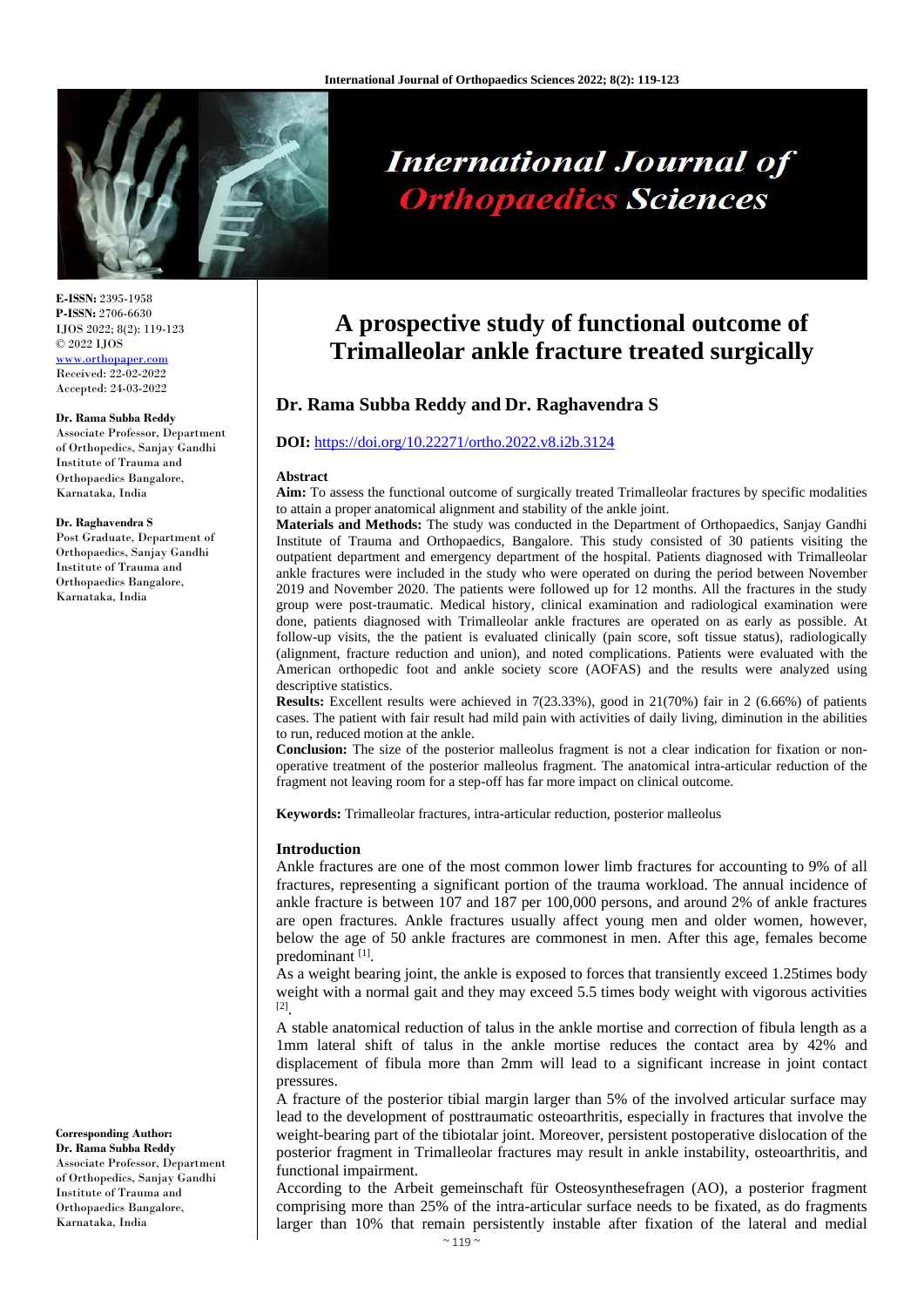#### International Journal of Orthopaedics Sciences [www.orthopaper.com](http://www.orthopaper.com/)

### malleolus<sup>[3]</sup>.

Recently, studies have stated that anatomical reduction and fixation of the posterior malleolus should be carried out in all cases of Trimalleolar fracture irrespective of its size and type to obtain good clinical and functional outcome.<sup>3</sup>

This study aims to assess the functional outcome of surgically treated Trimalleolar fractures by specific modalities to attain a proper anatomical alignment and stability of the ankle joint.

# **Materials and Methods**

The study was conducted in the Department of Orthopaedics, Sanjay Gandhi Institute of Trauma and Orthopaedics, Bangalore. This study consisted of 30 patients visiting the outpatient department and emergency department of the hospital. Patients diagnosed with Trimalleolar ankle fractures were included in the study who were operated on during the period between November 2019 and November 2020. The patients were followed up for 12 months. All the fractures in the study group were post-traumatic.

# **Inclusion criteria**

- 1. Patient's age between 18-60yrs
- 2. Trimalleolar ankle fracture treated surgically.
- 3. Ability to understand the content of the subject information / informed consent form and to be willing to participate in the clinical investigation.
- 4. Written informed consent.

# **Exclusion Criteria**

- 1. Compound ankle fractures
- 2. Pathological fractures
- 3. Previous ankle injury
- 4. Concomitant fractures in the same limb.
- 5. Associated neurological deficits
- 6. Infection
- 7. Polio affected limb

### **Sample size estimation**

According to the study conducted by R.l Rose *et al*. [4] estimated prevalence of ankle fractures of is 11-15% and according to the study conducted by Charles M Court-Brown *et al*. [5] , out of 15% of ankle fracture, 2% accounts for Trimalleolar ankle fractures. So, we included only the Trimalleolar ankle fractures and considering a prevalence of 2% therefore, considering prevalence at 2% with a 95% confidence interval with a standard error of  $+/-$  5, the sample size of estimation was found to be 30.

# **Pre-operative Protocol**

All study patients were put on below-knee posterior splint and limb elevation was given over the Bohler-Braun splint or double pillow, with or without ice pack application and crepe bandage application, to reduce the swelling before the surgery. Adequate medical management of associated comorbid conditions like Diabetes Mellitus, Systemic Hypertension, Chronic Obstructive Pulmonary Disease and Heart Diseases were initialized to optimize the patient's fitness for anaesthesia. Informed written consent for the procedure as per the institution's guidelines and consent for inclusion of the patient for the present study was taken.

Weber classification and Lauge and Hansen classification was used to classify fractures based on radiograph. All the patients were operated within 3-7 days of injury. The limb was prepared for surgery by wash with antiseptic solution. Intravenous antibiotics were administered half an hour before

the surgical procedure.

# **Operative Technique**

Under appropriate anesthesia the patient was put in supine position on table with sand bag underneath the affected side buttock. Pneumatic tourniquet was applied to the proximal thigh after noting the time. The affected limb was draped from the knee joint to the nail tip and then painted betadine solution the foot was covered with a glove. Timing of surgery lasted around 1 to 1 ½ hours, open reduction and internal fixation of the malleolar fractures were performed by tension band wiring, malleolar screw, K- wire fixation or semi tubular plating with screws.

# **Exposure and Fixation of Posterior Malleolus**

Reduction is usually affected by pulling the foot forward and then maximally dorsi-flexing the ankle as well as dorsiflexing the big toe at the metatarsophalangeal joint. This maneuver aids in reduction of the fragment by tensing the posterior capsule of the ankle and the flexor hallucis longus tendon.

If the fragment is reduced, it is fixed with one or two 4-mm cancellous screws placed in an anteroposterior direction through small stab incisions made anteromedially. The screws are directed lateral to the posterior fragment. In anteroposterior placement the fragment may be pushed apart by the drill bit or the screw, and if the screw threads lie across the fracture line, an adequate lag effect may be prevented.

If the fragment remains anatomically unreduced, an open reduction is carried out, through an extended regular lateral or a posteriorly placed lateral incision or through a regular posterolateral approach. The posterior aspect of the tibia and the fractured fragment is exposed by enlarging the interval between the peroneal tendons and the flexor hallucis longus muscle.

Reduction is effected with a small periosteal elevator. It is inserted into the fracture site while the foot is held in plantar flexion to ease the tension on the posterior capsule. The fragment is gently eased inferiorly by the elevator at the same time that it is pushed anteriorly with the thumb. The reduced fragment is held with two Krischner wires, and an intra operative lateral view of the ankle is obtained. After confirmation of the reduction, the fragment is fixed with two 4mm AO cancellous screws. The screws are placed at right angles to the fracture just above the plafond and in an oblique direction, posterolateral to anteromedial. In our study 21 cases we have fixed with 4 mm canulated cancellous screws and 9 cases were fixed with semi tubular plate.

# **Exposure and Fixation of Syndemosis Screw**

The syndesmosis must be anatomically reduced and held with provisional K wires or reduction clamp before the syndesmotic screws are inserted. The screw must be positioned 2-3 cms proximal to the tibial plafond parallel to the joint surface and angle 30\* anteriorly so that it is perpendicular to the tibio fibular joint. The syndesmotic screw must be tightened with ankle in maximal dorsiflexion.

If a small plate has been used to fix the fibular fracture, the transfixing screw can be one of the syndesmotic screw. 3.5 mm tricortical screw is used for fixation. Fixation with 2 screws is more secure than fixation with 1 screw. It should pass through both cortices of fibula and one or both cortices of tibia.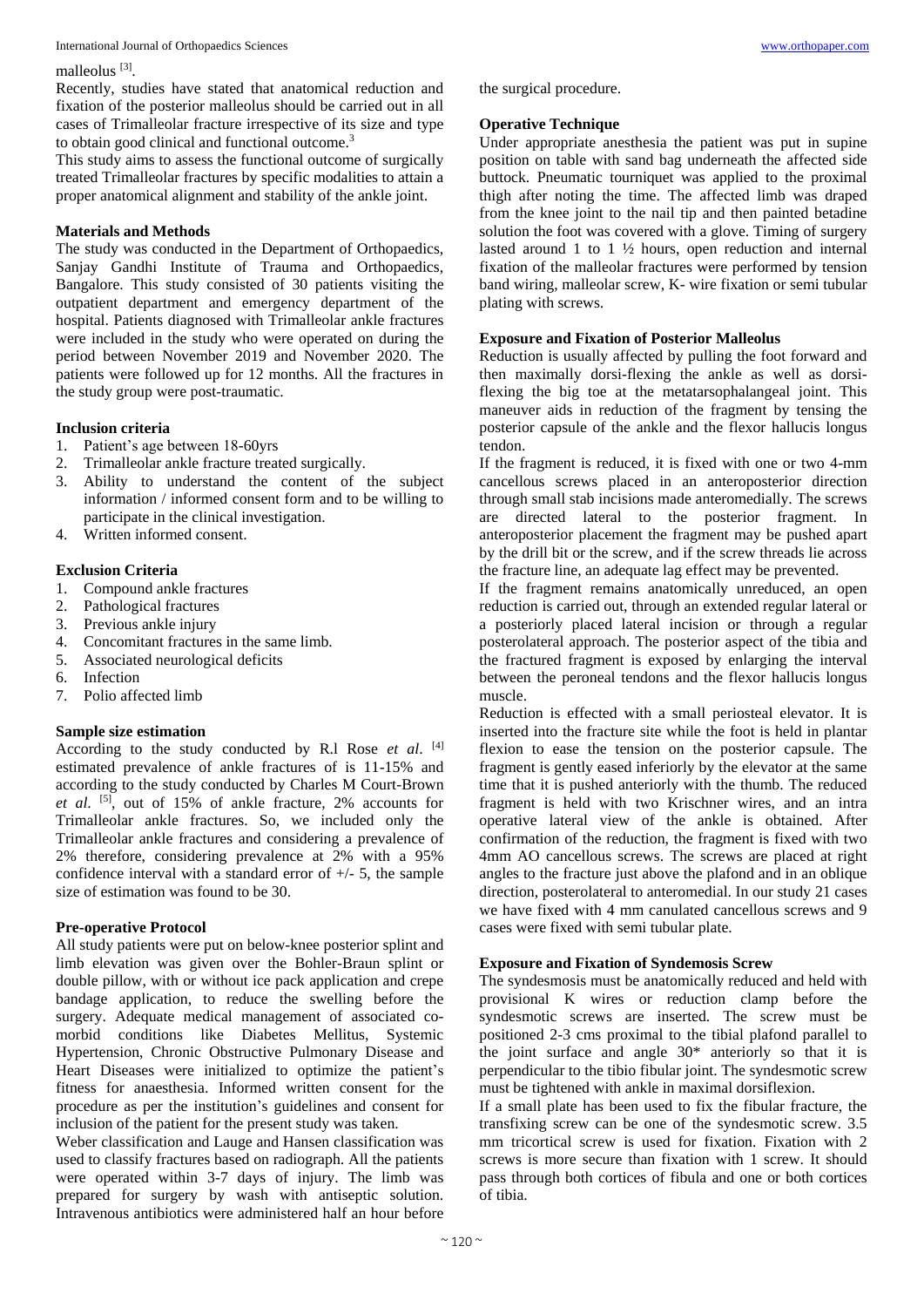#### **Exposure and Fixation of Lateral Malleolus**

The lateral malleolus was approached through a posterolateral incision. The incision was put about 12 cm proximal to the tip of lateral malleolus and extended distally along the posterior margin of the fibula to the tip of malleolus and curved it anteriorly for 2.5cm in line of peroneal tendons. The fibula was exposed sub periosteally by deepening the incision through subcutaneous tissue and deep fascia. Full thickness skin flaps was retracted anteriorly and posteriorly. Soft tissue and periosteum was cleared a few millimeters of the fracture edge and visualization of the fracture was done. The foot was externally rotated to separate fracture fragments, blood clots and intervening soft tissue was removed with a small curet from the fracture site. Reduction of the fracture was now done by reversing the force that caused the fracture. In all fractures other than supination adduction fracture the foot was pulled down and internally rotated thus reducing the fracture and if not reduced the fracture was reduced with a towel clip and rotating internally and was fixed with semitubular or dynamic compression plate with or without lag screw. Plate was contoured to accommodate the lateral bow of the fibula and held in reduction over the lateral side of fibula. Drill holes are made with 2.5mm drill bit. The length of the screw was measured with a screw gauge and tapped with 3.5mm tap. The plate was then fixed with the measured length of cortical screws. The distal two holes were fixed with cancellous screw of length 2mm less than the measured to prevent entry of the tip of screw into the ankle joint. The reduction clamp was then removed and the stability was confirmed.

In 21 cases the lateral malleolus was fixed with 6-hole semitubular plate and 4 cases with locking compression plate, 4 cases with reconstruction plate and one case with 3.5mm6 holedynamic compression plate.

The wound was washed with isotonic saline and covered with a fresh mop. The limb was extended and the medial side exposed.

## **Exposure and Fixation of Medial Malleolus**

A medial longitudinal incision of 8cm was put over the medial malleolus between its anterior and posterior borders with the lower end curving anteriorly at the tip of medial malleolus. The incision was deepened to the bone protecting the long saphenous vein over the anterior part of the incision. The skin and subcutaneous tissue was retracted anteriorly and posteriorly without undue pressure over the skin. The fracture site was exposed and cleared of blood clots and intervening periosteum with a curet exposing small serrations of the fracture. The distal fragment was held with a towel clip and pulled proximally, reducing the small serrations of the fracture. Two K- wires of 2mm diameter and 8cm long were passed one anterior and one posterior from the tip of the malleoli to the proximal tibia transfixing the malleoli to the tibia without entering the joint. The towel clip was removed and a drill hole was made, 5cm proximal to the fracture, on the tibia from anteromedial aspect to anterior aspect with 3.5mm drill bit protecting the soft tissues anteriorly with a right-angled retractor. An AO wire of 20 gauge is passed through the predrilled hole on the tibia from anteromedial to anterior aspect and was made in the figure of eight passing behind the two K-wires and tensioned with an AO tensioner and the tips of wire was cut with a cutter. The two K- wires were bend with bender and punched into bone engaging the wire, protecting the tibialis posterior tendon and neurovascular bundle.

In 10 cases tension band wire was done for medial malleolus. In 20 cases similarly reduction of fracture was done with a towel clip and a drill hole was made perpendicular to the

fracture line with 3.2mm drill bit and then tapped with 4.5mm tap securing the reduction 4.5mm malleolar screw was used. The screws were tightened to provide compression at the fracture site.

The wound was washed with betadine and sutured in layers. Sterile dressings were applied and compression bandage given. Below knee posterior pop slab was given. The tourniquet was removed and the appearance of capillary filling over the toes was confirmed. The patient was shifted to recovery room and then to post operative ward.

# **Post-Operative Management**

IV fluids were infused as appropriate. Antibiotics consisting of Cefazone and Amikacin were continued for 5 and days respectively. Analgesics and Serratiopeptidase were given. Elevation of the affected limb was done. X-rays anteroposterior, lateral and mortise views were taken.

Wounds were inspected on 3rd day. Sutures were removed on 12th post operative day on an average. Patient was discharged with instruction of non-weight bearing crutch walk for a period of 6 weeks and to come for follow-up after 3 weeks.

### **Follow Up**

Weight bearing is restricted for 6 weeks. If the bone condition and other factors prevented secure fixation, the fracture was protected and longer. At 3 weeks the POP was removed. Clinical examination was done regarding tenderness and movement of ankle. At 6 weeks x- ray of the ankle was taken both AP and lateral views and looked for signs of fracture union and then were advised partial weight bearing for further period of 6 weeks with elastocrepe bandage and elevation of the limb at night times and active movements of ankle joints. Patients were allowed full weight bearing on the affected limb. Regular follow up was done at 1, 3 and 6 months and 1year after discharge. All the patients were advised removal of implants after complete union after 1 year. Syndesmotic screw is usually removed before weight bearing is allowed. This is usually in 6-8 weeks. Removing the screw too early causes recurrent diastasis of the syndesmosis. Weight bearing with the screw in place has caused screw breakage. Taking these into account, it is usually advisable to leave the screw in place for at least 12 weeks.

#### **Functional Evaluation**

Functional and radiological results were analyzed using the ankle scoring system of AOFAS. The evaluation was based on physical and radiological examination. Physical examination included the measurement of active dorsiflexion and plantar flexion of injured ankle compared with the uninjured ankle, with forepart of foot in neutral position. Radiologically the medial clear space superior joint space and talar tilt was measured. The seven categories in the scoring system were given alphabetical grades each being assigned a point score.

#### **Results**

**Table 1:** Age wise distribution of study patients

| Variable | Category      | N                 | %     |  |
|----------|---------------|-------------------|-------|--|
|          | 25-40 yrs.    |                   | 36.7% |  |
| Age      | 41-60 yrs.    | 16                | 53.3% |  |
|          | $> 60$ yrs.   |                   | 10.0% |  |
| Gender   | $Mean \pm SD$ | $46.00 \pm 14.10$ |       |  |
|          | Range         | 25-80             |       |  |
|          | Males         | 21                | 70.0% |  |
|          | Females       |                   | 30.0% |  |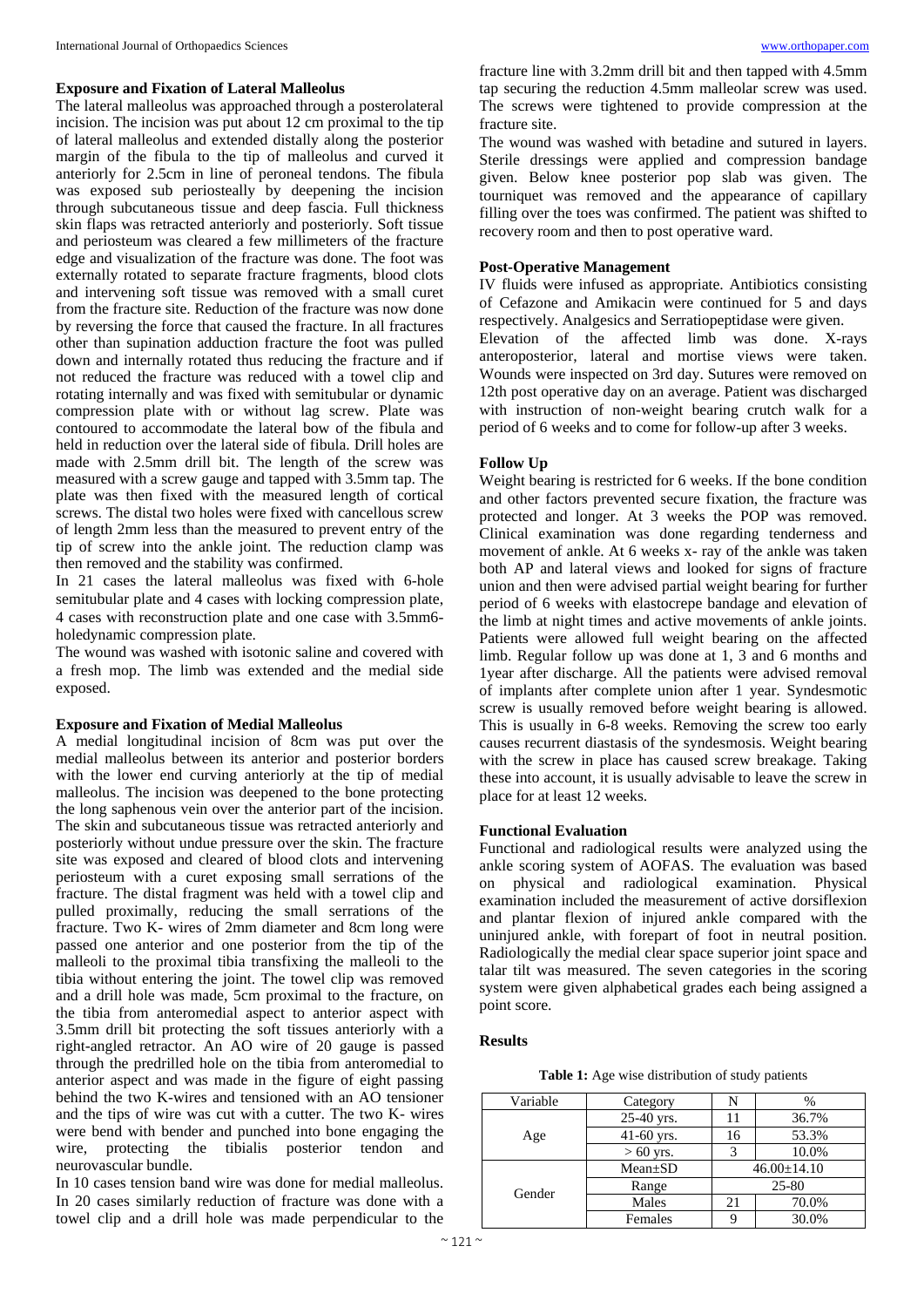Most of patients i.e., 16 (53%) were from 41-60 years age group, followed by 11 (36.7%) patients in 25-40 age group. The youngest patient was 25 years old and oldest was 66 years of age. The mean age in our study was 46years. There were increased distribution of male over female patients male 21 (70%), female 9 (30%).

**Table 2:** Distribution of mode, side involved and type of Injury among study patients

| <b>Variable</b> | Category              | N  | $\frac{0}{0}$ |
|-----------------|-----------------------|----|---------------|
|                 | Road Traffic Accident |    | 66.7%         |
| Mode of Injury  | Self-Fall             |    | 33.3%         |
| Side involved   | Right                 |    | 60.0%         |
|                 | Left                  | 12 | 40.0%         |
|                 | Type A                | 12 | 40.0%         |
| Type injury     | Type B                |    | 33.3%         |
|                 | Tvpe C                | 8  | 26.7%         |

The majority cases of fracture in our study were road traffic accidents in 20 (66.7%) and in 10 (33.3%) patients fracture was due to slipping and fall. Right ankle was involved in 18 (60%) patients and in 12 (40%) patients left ankle was involved. Majority of patients had Denis Weber type A fractures 12 (40%) followed by type B in 10 (33.3%) patients and least is type C in 8 (26.7%) patients.

**Table 3:** Distribution of Management of Fracture among study patients

| <b>Variable</b> | Category               |  | $\frac{0}{0}$ |
|-----------------|------------------------|--|---------------|
| Management      | MM-MS, LM-STP, PM-CCS  |  | 66.7%         |
|                 | MM-TBW, LM-STP, PM-CCS |  | 3.3%          |
|                 | MM-TBW, LM-DCP, PM-STP |  | 3.3%          |
|                 | MM-TBW, LM-RCP, PM-STP |  | 13.3%         |
|                 | MM-TBW, LM-LCP, PM-STP |  |               |

Majority 21 (67%) were fixed with 6 holed 1/3rd semi-tubular plate. Locking compression plate was applied in 4(12%) cases reconstruction plate was done in 4 cases (12%) dynamic compression plate was done in 1 (3%) case.

In our study tension band wiring was done 10 (33.3%) of cases with medial malleoli fractures. In 20 (66.6%) case 2" x 4.5 mm malleolar screws were used.

Majority of the cases were operated with one/ two 4.5mm canulated cancellous screws

**Table 4:** Comparison of mean AOFAS scores between different time intervals

| Time     | N  | Mean  | SD   | Min | Max | p-value     |
|----------|----|-------|------|-----|-----|-------------|
| 3 Months | 30 | 71.93 | 8.57 | 56  | 85  |             |
| 6 Months | 30 | 79.00 | 8.00 | 60  | 91  | ${<}0.001*$ |
| 1 Year   | 30 | 86.00 | 6.51 | 69  | 96  |             |

Test applied: Repeated Measures of ANOVA test

In our present study of functional outcome there is increase in the trends of AOFAS from 3months to 1 year of follow up.

**Table 5:** Descriptive for Pain Scores, Ankle Plantar & Dorsi Flexion among study patients

| <b>Parameters</b>     | N  | Mean  | SD   | Min | Max |
|-----------------------|----|-------|------|-----|-----|
| Pain                  | 30 | 37.67 |      | 30  | 40  |
| Ankle Plantar Flexion | 30 | 33.80 | 6.36 | 23  | 45  |
| Ankle Dorsi Flexion   |    |       |      |     |     |

In the present study of 30 patients with Trimalleolar ankle fractures treated by open reduction and internal fixation.

Excellent results were achieved in 7 (23.33%), good in 21 (70%) fair in 2 (6.66%) of patients cases. The patient with fair result had mild pain with activities of daily living, diminution in the abilities to run, reduced motion at the ankle.

#### **Discussion**

Our study consists of 30 cases of Trimalleolar ankle fracture operated at Sanjay Gandhi institute of trauma and orthopaedics from November 2019 to September 2020. Functional outcome was assessed through AOFAS scoring system.

Out of 30 cases there were 21males and 9 females. Mean age of the patients was 46 years with age ranging from 20 years to 80 years. In our study the mean age of the patients was 46 years which was comparable to previous studies done by Lee *et al*. (mean age of 44years), Beris *et al*. [2] (mean age of 43.8 years). Right side was involved in 18 cases and left side in 12 cases. The study included only ankle fractures.

The mode of injury was RTA in 20(66.7%) cases and selffalls in 10 (33.3%) cases. This result was comparable with results of study done by Lee et al. [6] (RTA-75%).

In our study there was found to be supination external rotation type of lauge Hansen classification was most common which was accounting to about 18 cases (65%) which was comparable with the study conducted by Roberts SR *et al*. 7 (40%) braid and Jackson *et al*. [8] (55%) supination external rotation type of injury.

The clinical audit was performed by Schepers *et al*. [9] The systematic review of the literature showed a difference in wound complications of 3.6% (early surgery) versus 12.9% (late surgery) ( $p$ < 0.0001), which was related in our study where all patients were operated within few days of trauma as the soft tissue edema was reduced with lesser wound complications (5%).

In our study all cases were operated for all three malleolus All patients were approached medial side with incision of 4cm for medial TBW or malleolar screws, lateral incision of posterolateral was used for fixation of both posterior and lateral malleoli where posterior malleoli was fixed with either canulated cancellous screws or semitubular plate and lateral was fixed with semitubular or dynamic compression plate.

A number of different treatment regimens have been suggested. Burwell and Charnley advocated postoperative joint mobility exercises in bed until motion was restored followed by full weight bearing in a cast.

Lund -Kristensen et al. [10] either used no cast or applied one for a few days postoperatively and then allowed full joint mobilization out of the cast. They advocated the use of crutches to maintain a non-weight bearing status. Meyer and Kumler<sup>[11]</sup>. Used a post operative cast but only for an average of 3.8 weeks followed by non- weight bearing mobilization until fracture union.

Although early mobilization was advocated by AO, Immobilization has also been supportive. Others have found no significant difference in the results produced after early motion or immediate plaster splintage.

In our series, immobilization in a plaster cast/splint immobilization for 3weeks followed by mobilization with nonweight bearing till fracture union was used successfully. The range of motion was reduced initially, but the ankle movement rapidly improved after physiotherapy.

In a study conducted by Beris *et al*. [2] of 144 patients with ankle fractures, there were good results in 74.3% of patients, fair results in 14.6% and poor results in 11.1%.

These were comparable to our stud,y where Excellent results